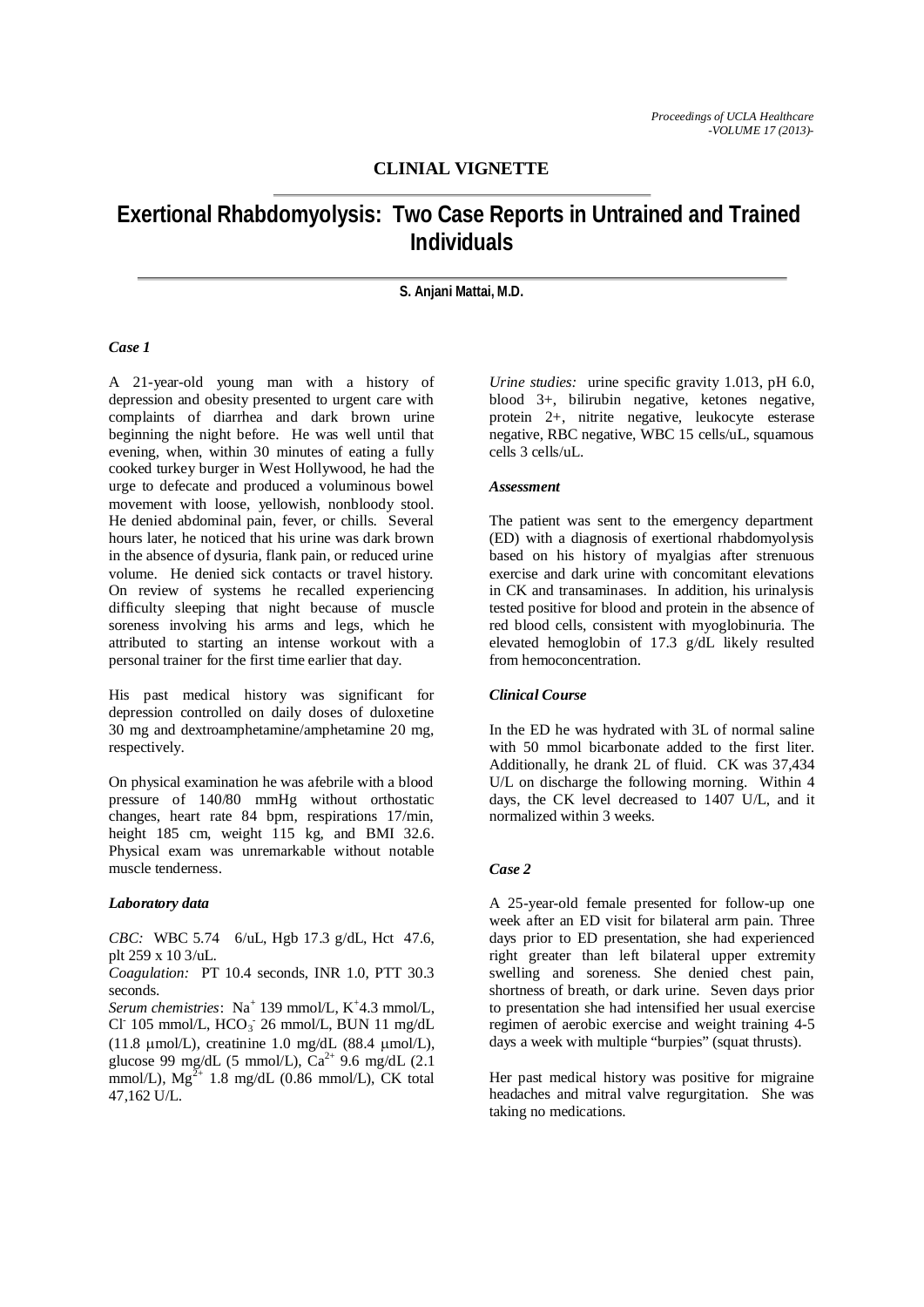On physical exam, she was afebrile with blood pressure 133/80 mmHg, heart rate 76 bpm, height 152 cm, weight 59 kg, and BMI 25.4.

#### *Laboratory Data*

Serum chemistries: Na<sup>+</sup> 141 mmol/L, K<sup>+</sup> 3.9 mmol/L, Cl<sup>-</sup> 104 mmol/L, HCO<sub>3</sub><sup>-25</sup> mmol/L, BUN 11 mg/dL (3.9  $\mu$ mol/L), creatinine 0.7 (61.9  $\mu$ mol /L), CK 2717 U/L.

*Urinalysis:* Specific gravity <1.005, pH <5.0 blood negative, protein negative, RBC 2 cells/µl.

#### *Assessment*

The patient was diagnosed with resolving acute exertional rhabdomyolysis because her symptoms of muscle pain and swelling one week prior to presentation were indicative of rhabdomyolysis, at which time she likely would have tested positive for myoglobinuria as well a more marked increase in C<sub>K</sub>

### *Clinical Course*

She received 2 L of normal saline in the ED and was discharged in stable condition. Within 2 weeks of her initial symptoms, CK had decreased to 197 U/L.

# *Discussion*

Both of these cases illustrate exertional rhabdomyolysis in patients who performed vigorous exercise with a personal trainer. In the first case, the patient was untrained, starting a new exercise program. In contrast, the second patient was a trained individual, who regularly exercised, but undertook a more strenuous program compared to her usual routine. This review examines the clinical characteristics and epidemiological aspects of exertional rhabdomyolysis, as well as the risk factors that lead to its development. Finally, preventive measures that can be used to counsel patients are discussed.

# *Definition*

Exertional rhabdomyolysis (ER) is defined as acute reversible or irreversible skeletal muscle injury leading to alterations in cell membrane integrity<sup>1</sup> and resultant myoglobinuria, after intense, prolonged, or repetitive physical exertion<sup>2</sup>. Consequently, cellular contents including the creatine kinase (CK) MM fraction and aldolase are released into the circulation<sup>3</sup>. Clinically, muscle pain, swelling and

weakness<sup>1</sup>, and, in severe cases, compartment syndrome<sup>3</sup>, are observed in conjunction with myoglobinuria and laboratory evidence of a marked CK elevation to 500 U/L-600 U/L<sup>1,4</sup>. CK rises  $2 -12$ hours after muscle injury, peaks in 1-3 days, and generally declines within  $2-5$  days. Myoglobinuria is characterized by the presence of dark or cola colored urine and a heme positive urine dipstick in the absence of urinary  $R\overline{BC}$ 's<sup>1</sup>.

The spectrum of ER ranges from mild to severe disease. Mild ER may result in hyperkalemia, hypernatremia, lactic acidosis, hyperphosphatemia<sup>3</sup>, hyperuricemia, and hypocalcemia (when calcium phosphate salts precipitate into necrotic muscle tissue). In severe cases of ER, DIC, renal failure, and death may ensue<sup>1</sup>. However, a population-based analysis followed a cohort of 22 military recruits with ER and concluded that ER is associated with lower rates of complications than other causes of rhabdomyolysis<sup>5</sup>.

ER must be distinguished from delayed-onset muscle soreness, in which muscle damage after exercise occurs in unconditioned individuals. Serum CK may be moderately elevated<sup>1</sup> without progression to ER. One study examined the physiologic response to basic training in 499 military recruits. None of the subjects developed clinical ER, despite mean/median serum CK values of 223/157, 734/478, 1226/567, and 667/486 U/L at days 0, 3, 7, and 14, respectively (range 34-35,056 IU/L.) African-American subjects had higher mean CK levels<sup>6</sup>.

In addition to CK elevations, subclinical myoglobinemia and myoglobinuria occur commonly following physical exertion. In one study, myoglobinemia was detected in 25 of 44 participants  $(57%)$  in an ultra-marathon race of 99 kilometers<sup>7</sup>. Serum CK levels increased 16-fold from pre-race values to a mean of 2060 U/L. Myoglobinuria was detected in five participants, but acute kidney injury did not develop. Another study demonstrated that 39 percent of 337 military recruits developed myoglobinemia during the first six days of basic training, but none of the participants reported muscle symptoms or demonstrated pigmenturia<sup>8</sup>.

# *Epidemiology*

ER was thought to be a rare entity until 1960, prior to which time only 36 cases of "primary" myoglobinuria" had been reported in the twentieth century literature. In 1960, Howenstine reported myoglobinuria in 60 marine recruits undergoing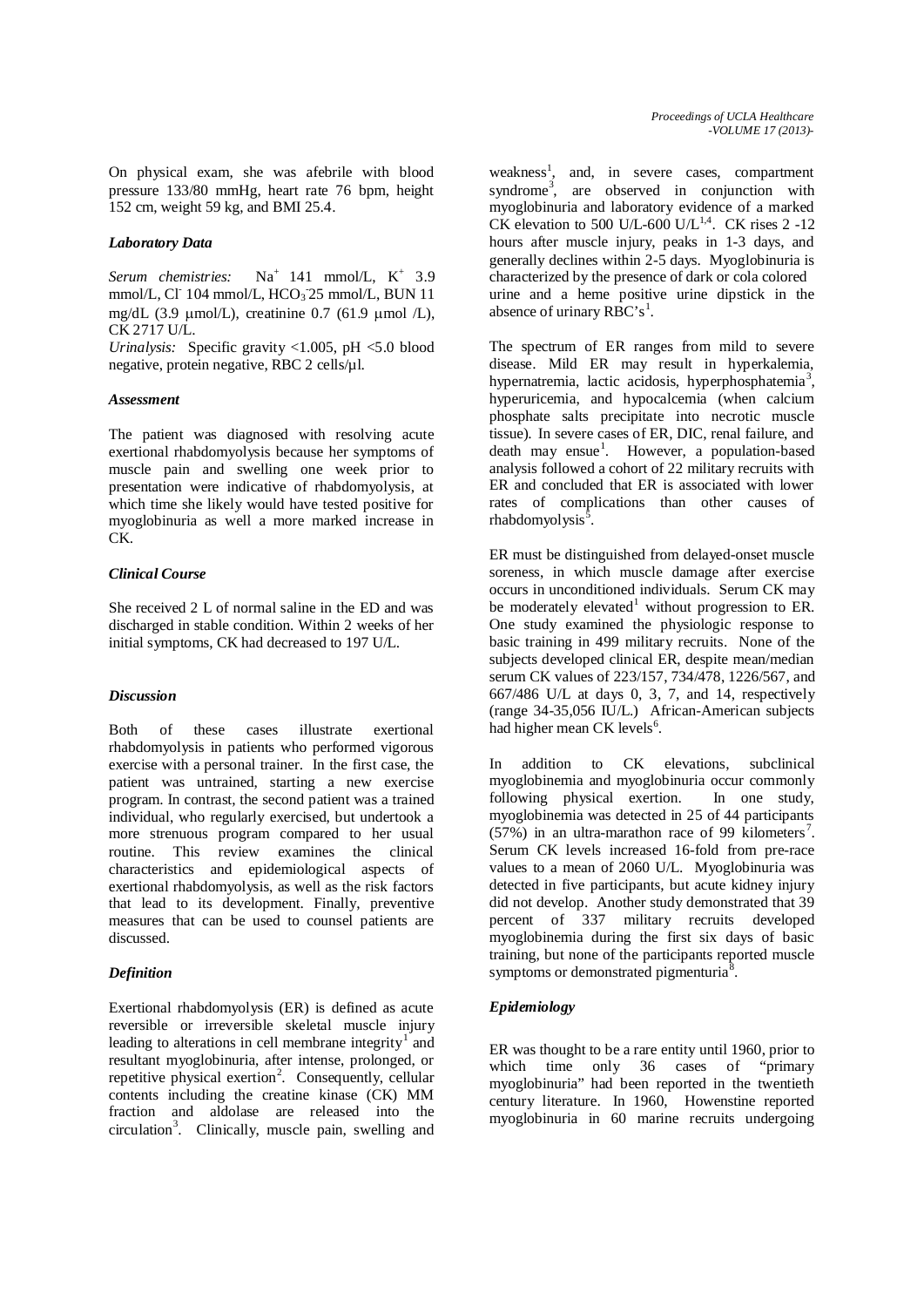training<sup>1</sup>. Since that time, there have been numerous reports of ER in association with physical training programs for the Marine Corp, law enforcement, and fire departments<sup>3</sup>. In 1990 Knochel used the term "white collar rhabdomyolysis" to describe rhabdomyolysis occurring in runners because of the prevalence of this entity in well-educated, intelligent individuals with sufficient time and energy after work to commit to running<sup>9</sup>. More recently, there have been case reports of ER occurring in high school<sup>10</sup> and collegiate football athletes $11$ , and in individuals who exercise with a personal trainer<sup>12</sup>. In spite of the increased reporting of ER in the literature, both the incidence and risk of recurrence of exertional rhabdomyolysis in young, physically active individuals remain low .

ER occurs primarily in young men. Shumate et  $al<sup>13</sup>$ demonstrated that post-exercise CK was significantly higher in men than in women. These authors postulated that the gender difference might be attributable to the protective effect of estrogen, observing that diethylstilbestrol reduces CK levels in Duchenne muscular dystrophy patients. Animal studies appear to support this theory: Amelink and  $Bar<sup>14</sup>$  showed that after oophorectomy, female rates had elevated CK levels; Bar et al<sup>15</sup> further demonstrated that male rats treated with estradiol failed to show post-exertional enzyme elevations.

# *Risk Factors*

Identification of risks factors for ER is essential for early recognition and treatment to prevent the progression to renal failure.

Environmental risk factors include high altitude, high ambient temperature and humidity, and inadequate water consumption at the time of exercise.

Intrinsic occupational risk is conferred upon firefighters, military trainees, and law enforcement officers because of rigorous basic training requirements, and upon farmers, construction workers, and other outdoor laborers, whose work conditions are associated with high temperatures or restrictive clothing and equipment.

High-risk recreational activities include long distance running, high intensity exercise, weight lifting, and football. Sporadic exercise of "weekend warriors" as well as poor physical conditioning also predispose to ER. Consistent with this finding, significantly higher levels of post-exercise CPK are observed in untrained persons or those engaging in high intensity exercise<sup>3</sup>.

Medical co-morbidities such as renal insufficiency, fatigue, viral illness, prior heat exhaustion<sup>3</sup>, and sickle cell trait<sup>16</sup> are associated with an increased of  $ER<sup>3</sup>$ . Kark et al<sup>17</sup> showed that recruits in basic training with the sickle-cell trait have a significant increase in age-dependent risk of exercise-related sudden death which could not be accounted for by preexisting causes.

Certain medications and substances that have been identified as increasing the risk of ER include aspirin, anticholinergic agents, cocaine, and alcohol $3$ .

In a small percentage of cases. genetic factors such as (1) *polymorphic variations* and (2) *genetic mutations* also influence the development of ER *Polymorphisms* that are associated with ER or exercise-induced serum CK elevations characteristic of ER involve variations in genes that code for (a) myosin light chain kinase, (b) α-actin 3, (c) creatine kinase-muscle isoform, (d) angiotensin I-converting enzyme, (e) heat shock protein, and (f) interleukin-6. *Genetic mutations* that result in malignant hyperthermia<sup>18</sup> and the metabolic myopathies (Table 1) have been associated with ER. Metabolic myopathies include disorders of lipid metabolism, (carnitine palmitoyl transferase 2 deficiency), carbohydrate metabolism (myophosphorylase deficiency [McArdle's Disease]), and purine metabolism (Duchenne's muscular dystrophy) $1<sup>9</sup>$ . The myopathic form of CPT 2 deficiency is an autosomal recessive disorder that represents the most frequently occurring metabolic myopathy and the most common cause of hereditary myoglobinuria<sup>20</sup>. Tonin et al<sup>21</sup> studied 77 patients with idiopathic myoglobinuria, all of whom had undergone muscle biopsies. Thirty-six patients tested positive for specific enzyme deficiencies of which 17 (47%) were CPT deficiency and 10 (28%) were McArdle's Disease.

Young patients who exhibit recurrent rhabdomyolysis after low intensity exercise<sup>22</sup> or in the setting of fasting or infection, and those with a family history of exercise intolerance should undergo evaluation to exclude metabolic myopathy<sup>19</sup>.

# **Table 1. Metabolic myopathies**<sup>19</sup>

# **Disorders of lipid metabolism**

Carnitine palmitoyltransferase deficiency Carnitine deficiency Short-chain and long-chain acyl-coenzyme A dehydrogenase deficiency **Disorders of carbohydrate metabolism** Myophosphorylase deficiency (*McArdle disease*)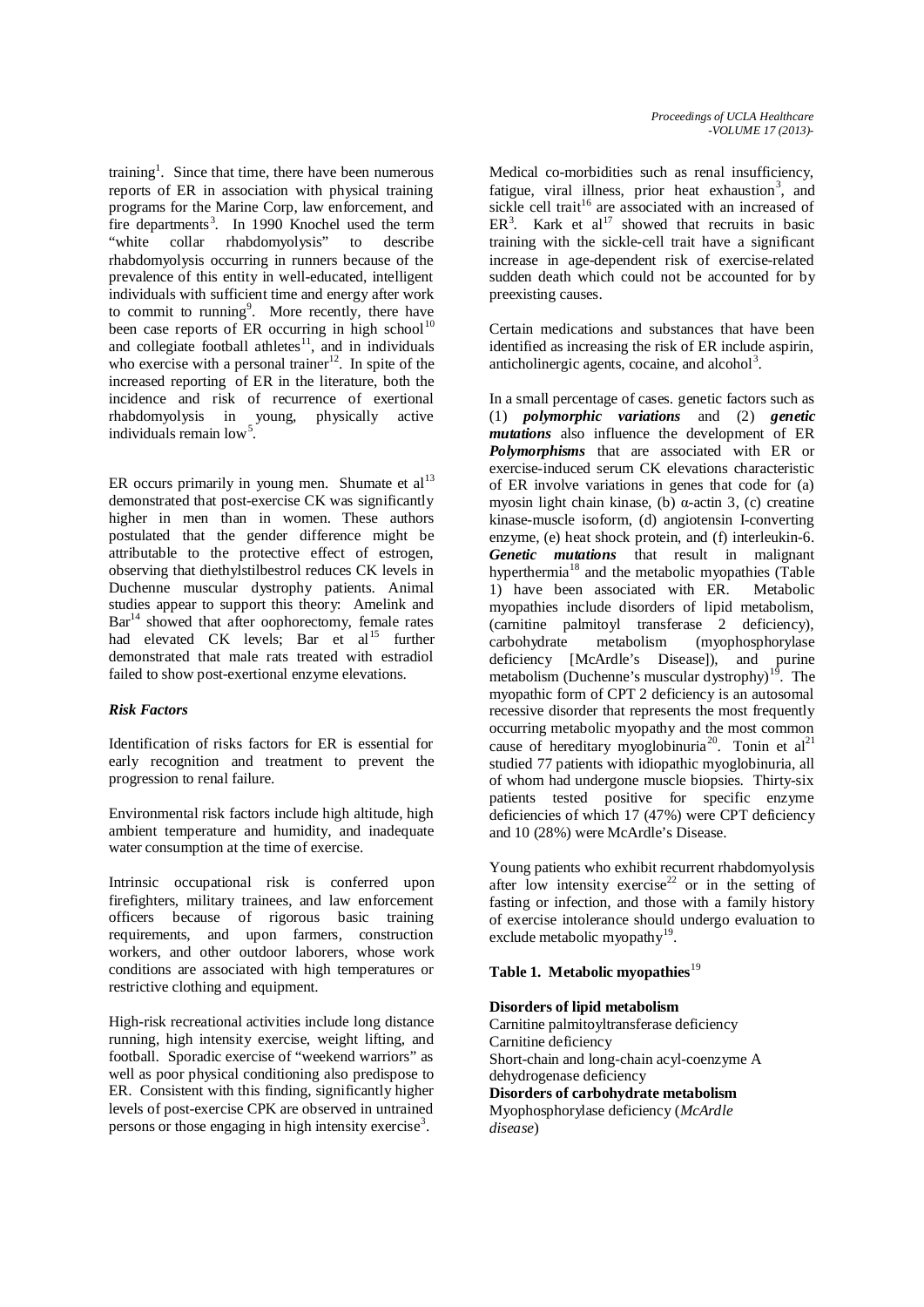Phosphorylase kinase deficiency Phosphofructokinase deficiency Phosphoglycerate mutase deficiency Lactate dehydrogenase deficiency (*creatine kinase level is elevated with normal lactate dehydrogenase level*) **Disorders of purine metabolism** Myoadenylate deaminase deficiency Duchenne's muscular dystrophy

#### *Prevention*

Preventive measures have been suggested to reduce the occurrence of ER in athleltc programs. These recommendations include: (1) performing submaximal training over a longer period rather than high intensity exercise over a short period; military data suggests that this strategy reduces the risk for ER, (2) consuming a high carbohydrate load and spacing rest periods to optimize glycogen repletion, (3) ensuring adequate hydration to enhance renal clearance of myoglobin, (4) limiting activity when ambient temperature and humidity are high. $3$  In 1988 the New York City fire department training program implemented these guidelines, and during the 19 month follow up period, only 32 of 16,506 subjects were hospitalized with rhabdomyolysis or renal impairment.<sup>4</sup>

#### *Case Discussion*

In the two cases of exertional rhabdomyolyisis presented, the first patient trained intensively with a personal trainer, though he was naïve to all but minimal exercise, and largely untrained. Hours after exercising, he suffered an acute diarrheal illness from food poisioning, which lead to dehydration and likely accelerated the development of ER. Of note, the patient was taking dextroamphetamine/amphetamine for depression, and though not evident in this the case, amphetamine overdose has been associated with rhabdomyolysis.<sup>23</sup>

The second patient was well trained, exercising 4-5 times a week. However, exertional rhabdomyolysis was precipitated after she exercised with a personal trainer, performing an excessive regimen with multiple squat thrusts.

These cases support the findings that substantially higher levels of post-exercise CK occur in untrained persons or those engaging in high intensity exercise and may lead to exertional rhabdomyolysis. Recognition of individual risk factors in trained and untrained persons will assist in counseling patients

regarding preempting the development of exertional rhabdomyolysis.

# **REFERENCES**

- 1. **Scott-Meyer R, Mubarak SI**. Exertional rhabdomyolysis: Evaluation and Management. Operative Techniques in Sports Medicine. 1995 Oct;1(4):278-84.
- 2. **Knochel JP**. Rhabdomyolysis and myoglobinuria. *Semin Nephrol*. 1981;l:75-85.
- 3. **Line RL, Rust GS**. Acute exertional rhabdomyolysis. *Am Fam Physician*. 1995 Aug;52(2):502-6. Review. PubMed PMID: 7625324.
- 4. **Centers for Disease Control** (CDC). Exertional rhabdomyolysis and acute renal impairment--New York City and Massachusetts, 1988. *MMWR Morb Mortal Wkly Rep*. 1990 Oct 26;39(42):751-6. PubMed PMID: 2120572.
- 5. **Alpers JP, Jones LK Jr**. Natural history of exertional rhabdomyolysis: a population-based analysis. *Muscle Nerve*. 2010 Oct;42(4):487-91. doi:10.1002/mus.21740. PubMed PMID: 20730874.
- 6. **Kenney K, Landau ME, Gonzalez RS, Hundertmark J, O'Brien K, Campbell WW**. Serum creatine kinase after exercise: drawing the line between physiological response and exertional rhabdomyolysis. *Muscle Nerve*. 2012 Mar;45(3):356-62. doi: 10.1002/mus.22317. PubMed PMID: 22334169.
- 7. **Schiff HB, MacSearraigh ET, Kallmeyer JC**. Myoglobinuria, rhabdomyolysis and marathon running. *Q J Med*. 1978 Oct;47(188):463-72. PubMed PMID: 751088.
- 8. **Olerud JE, Homer LD, Carroll HW**. Incidence of acute exertional rhabdomyolysis. Serum myoglobin and enzyme levels as indicators of muscle injury. *Arch Intern Med*. 1976 Jun;136(6):692-7. PubMed PMID: 1275626.
- 9. **Knochel JP**. Catastrophic medical events with exhaustive exercise: "white collar rhabdomyolysis". *Kidney Int*. 1990 Oct;38(4):709-19. Review. PubMed PMID:2232508.
- 10. **Oh JY, Laidler M, Fiala SC, Hedberg K**. Acute exertional rhabdomyolysis and triceps compartment syndrome during a high school football cAMP. *Sports Health*. 2012 Jan;4(1):57-62. PubMed PMID: 23016070; PubMed Central PMCID: PMC3435897.
- 11. **Smoot MK, Amendola A, Cramer E, Doyle C, Kregel KC, Chiang HY, Cavanaugh JE, Herwaldt LA** . A Cluster of Exertional Rhabdomyolysis Affecting a Division I Football Team. *Clin J Sport Med*. 2013 Sep;23(5):365- 372. PubMed PMID: 23657120.
- 12. **Springer BL, Clarkson PM**. Two cases of exertional rhabdomyolysis precipitated by personal trainers. *Med Sci Sports Exerc*. 2003 Sep;35(9):1499-502. PubMed PMID: 12972868.
- 13. **Shumate JB, Brooke MH, Carroll JE, Davis JE**. Increased serum creatine kinase after exercise: a sex-linked phenomenon. *Neurology*. 1979 Jun;29(6):902-4. PubMed PMID: 572017.
- 14. **Amelink GJ, Bär PR**. Exercise-induced muscle protein leakage in the rat. Effects of hormonal manipulation. *J Neurol Sci*. 1986 Nov;76(1):61-8. PubMed PMID: 3783189.
- 15. **Bär PR, Amelink GJ, Oldenburg B, Blankenstein MA**. Prevention of exercise-induced muscle membrane damage by oestradiol. *Life Sci*. 1988;42(26):2677-81. PubMed PMID: 3386407.
- 16. **Sherry P**. Sickle cell trait and rhabdomyolysis: case report and review of the literature. *Mil Med*. 1990 Feb;155(2):59- 61. Review. PubMed PMID: 2106651.
- 17. **Kark JA, Posey DM, Schumacher HR, Ruehle CJ**. Sickle-cell trait as a risk factor for sudden death in physical